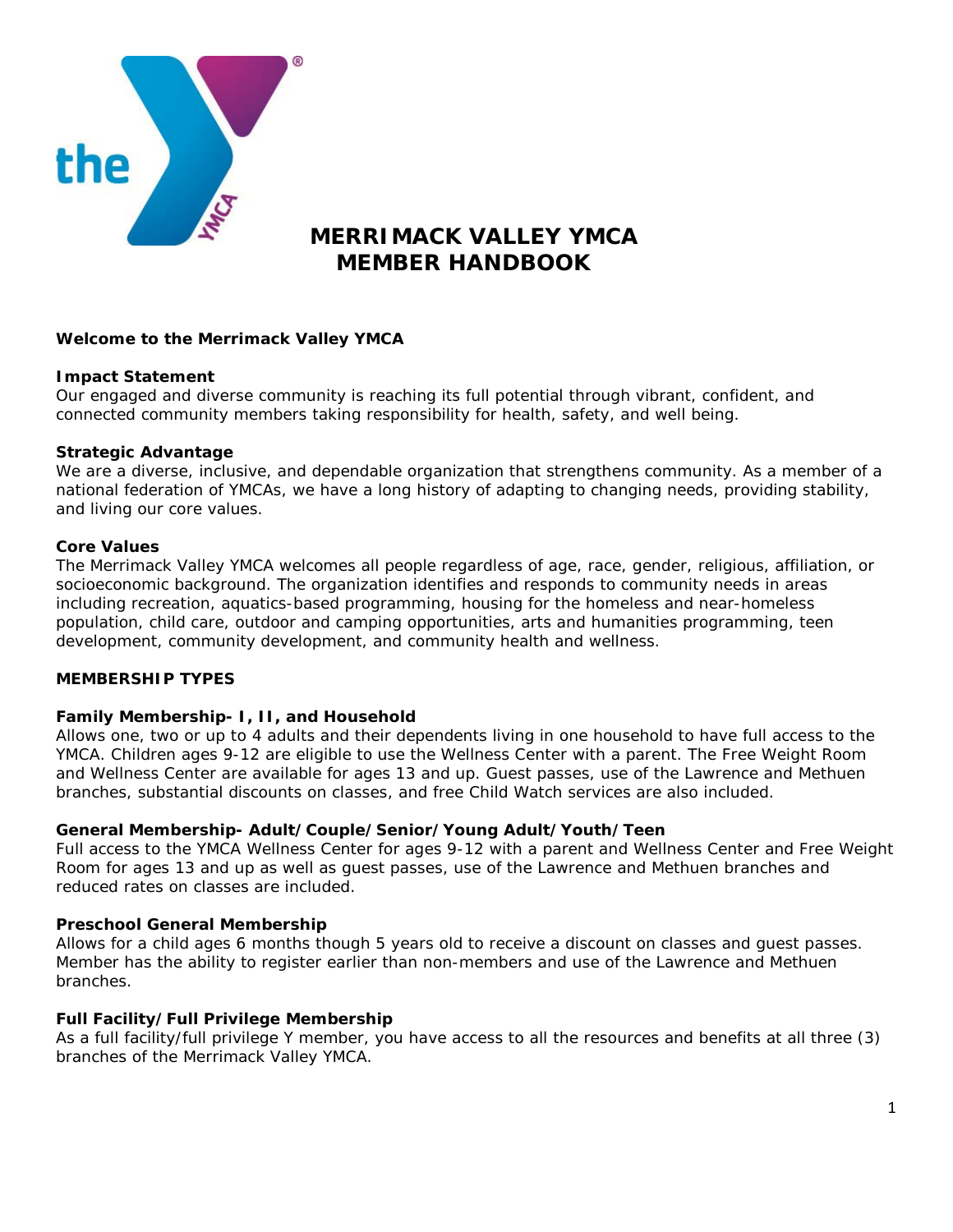## **Branch Specific Membership**

As a branch specific Y member, you have access to all of the resources and benefits of your home branch (Lawrence or Methuen).

## **Both Full Facility/Full Privilege members & Branch Specific members can register for programs at the member rate at all branches**.

## **Program Participant**

Allows non-members to register with the YMCA to participate in programs at the community rate. Use of the facility other than classes requires an additional day pass fee. Non-members participating in aerobics classes pay on a daily basis per class.

## **MEMBERSHIP BENEFITS**

Variety, convenience and opportunities provided though extensive facilities including:

- Access to the pool, gymnasium, Wellness Center and Free Weight Room (Please see the Welcome Center for current schedules.)
- Priority registration and reduced rates for classes, programs, and events
- Wellness Center offers one free appointment to orient members with the equipment
- Child Watch Baby-Sitting (only available with a Family Membership)
- Free group exercise programs (age appropriate up to 100 offered each week)
- Drop-in lunchtime basketball and evening volleyball, pickleball, and badminton
- Access all branches (Andover/North Andover, Lawrence, and Methuen), facilities, and programs (Available to full privilege and full association members only.)
- Participation in the AWAY Program
- Access to online registration
- My Y is Every y (Reciprocity program, available to full privilege and full association members only.)

See our Program Guide for a complete list of the many programs and services available including swim lessons, sports, martial arts, camps, and childcare.

## **MEMBERSHIP PAYMENT OPTIONS**

## **Automatic Bank Draft**

The automatic monthly bank draft using a check, credit, or debit card, is a continuous membership plan. It is understood that the membership will remain in effect permanently or until it is terminated by the member.

- If a member wishes to terminate his or her membership, written advance notice must be submitted 5 business days before the bank/credit card draft date in order to stop the draft.
- When a membership is terminated, a copy of that document confirming the request will be given to the member.
- Should any membership draft be returned or refused by the financial institution for any reason, the YMCA will automatically resubmit the returned draft for payment as well as a service charge, up to \$25, at its earliest convenience. If the member fails to make restitution, the YMCA reserves the right to not offer the draft payment option to the member and the membership will be terminated immediately. It is understood that the membership will not be renewed until any outstanding balance is paid in full.
- It is the member's responsibility to regularly review his/her monthly bank statements to check for accuracy of the membership draft payment.
- If bank accounts are changed or membership is upgraded or downgraded, a new draft authorization form must be completed by the member before any change becomes effective.
- The YMCA Board of Directors may, at their discretion, adjust the monthly rate applicable to the membership. The member will receive at least a 30 day written notice prior to any such change, and it is the member's responsibility to inform the YMCA of any mailing address change.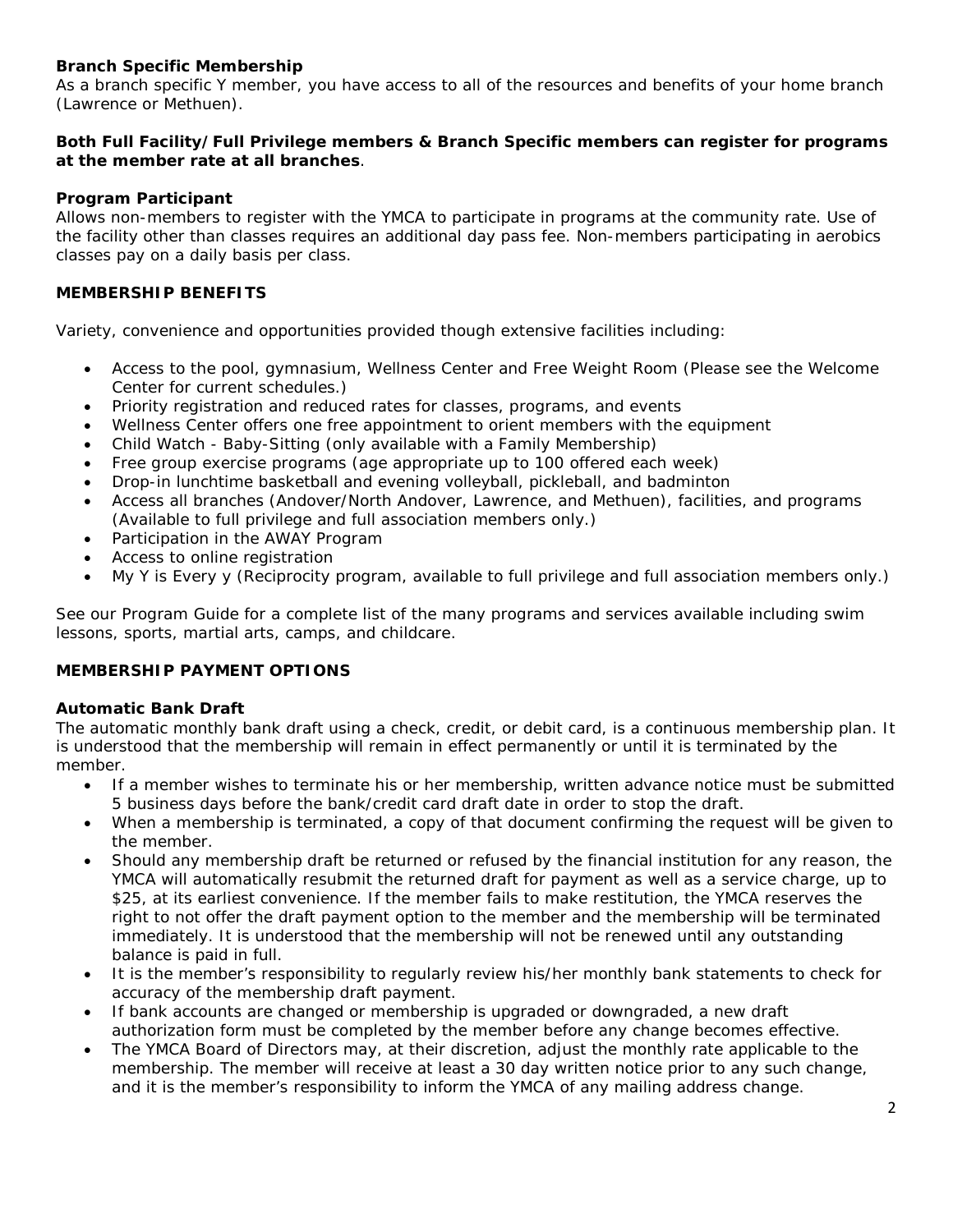- Draft memberships are continuous with no renewal notices issued.
- Any changes/errors in your checking account status *must be reported* to a Membership Representative at the Welcome Center immediately.
- Memberships may be put on hold for up to three months in one calendar year. The hold must begin and end on the first of the month. Your bank or credit card draft will start automatically on the hold end date. Members also have the ability to donate that membership period to the Merrimack Valley YMCA Annual Campaign.

## **Annual Full Pay**

This method allows members to pay in full using cash, check, debit, or credit card. Membership hold is not available for this payment option.

## **MEMBERSHIP OPPORTUNITIES**

## **Financial Assistance**

**Purpose:** It is the goal of the Merrimack Valley YMCA to provide services for individuals and families who wish to participate in the activities and benefits of the YMCA, regardless of ability to pay. Our financial assistance program serves those who have the greatest need in the community and will be awarded based on demonstrated need and available funds.

Financial assistance is private and confidential. Funds raised during the Merrimack Valley's Annual Campaign and other special events help support this scholarship program. You may pick up an application for financial assistance at the Welcome Center or download it at [www.mvymca.org.](http://www.mvymca.org/)

## **Hand Up Program**

This program provides a three-month Merrimack Valley YMCA membership to current members who have recently lost their jobs as a result of layoffs. Letter of termination or some form of verification from a previous employer is required for participation. Hand Up membership is for the same membership category as prior to the layoff. Others are encouraged to apply for financial assistance.

## **YMCA CODE OF CONDUCT**

## **Anti-Harassment**

We endeavor to provide an environment for our members and employees free from all forms of harassment. Your membership reflects your commitment to our values of honesty, caring, respect, and responsibility.

## **Loitering**

Loitering inside and outside of the building is prohibited.

## **Nondiscrimination**

Membership is available to all persons regardless of race, color, religion, gender, age, marital status, sexual orientation, national origin, disability, or financial circumstance.

## **Sexual Offenders**

Our Y routinely checks a national database to ensure we are protecting our members from sexual offenders. All sexual offenders appearing on the National Sexual Offender registry will be denied membership.

## **Violence Policy**

The Merrimack Valley YMCA strives to eliminate unsafe behavior by anticipating and closely supervising any potentially dangerous situation. We believe all persons and staff have the right to be safe from the threat of physical harm or injury, verbal assault, and intimidation.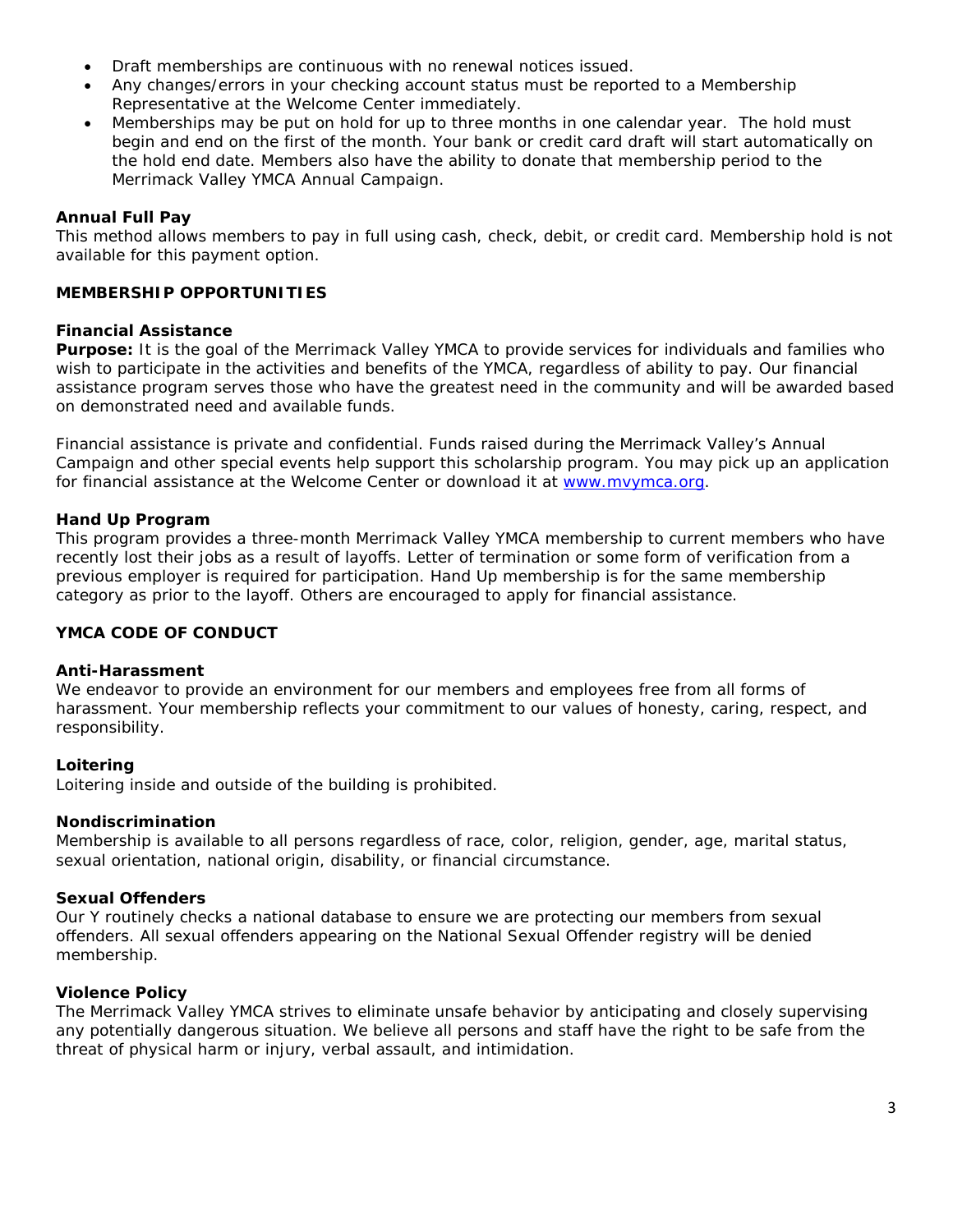Any act of verbal or physical violence by a member of the Merrimack Valley YMCA will result in disciplinary action, from suspension of membership to immediate termination.

## **MEMBERSHIP RESTRICTIONS POLICY**

The protection of members and guests who are participating in programs or are using YMCA facilities is of paramount concern to the staff of the Merrimack Valley YMCA. We reserve the right to deny access or membership to any person who:

- Is a registered sexual offender
- Has plead guilty to or been convicted of any crime involving sexual abuse
- Has plead guilty to or been convicted of any crime against persons such as child, spousal, or parental abuse
- Has plead guilty to or been convicted of any offense relating to the sale or transportation of illegal narcotic, habit forming, or dangerous drugs
- Is presently clearly under the influence of intoxicating beverages or behavior-modifying drugs
- Has plead guilty to or been convicted of a violent crime
- Engages in conduct that violates our code of conduct or YMCA values

Those members with outstanding or delinquent balances at any branch or department of the Merrimack Valley YMCA, including Camp or Childcare, will be denied access or use of the YMCA until the balance is current.

## **Weapons Policy**

The Merrimack Valley YMCA will not tolerate the possession of and/or use of articles commonly used or designed to inflict bodily harm and/or intimidate, coerce, or harass. This policy shall apply to all Y staff, members, participants, and volunteers.

## **Policy for Use of Cell Phones, Audio, Camera, and Video Recording Devices**

In an ongoing effort to maintain a safe environment for children, adults, and families, The Merrimack Valley YMCA has established this policy to protect the safety and privacy of all of members and guests.

## *The use of cell phones, audio, camera, and video recording devices is strictly prohibited in all locker rooms and rest rooms.*

Talking on cell phones is restricted to offices, conference rooms, hallways, and lobby areas. Talking on cell phones is not allowed in locker rooms, rest rooms, or any program space including but not limited to: childcare center(s), the gymnasium, multi-purpose rooms, Wellness Center, and all work out areas. Please refrain from wearing pagers and cell phones while working out or in locker rooms. If you require your cell phone for emergency calls, please set it to vibrate and take/make the call in an authorized area.

## **Photography and Video Policy**

Members and participants are not allowed to take video or photos at the Merrimack Valley YMCA without permission from all individuals involved. There are opportunities for pictures and video to be taken. Please check with the program supervisor to find out the appropriate times.

## **Violators will be subject to appropriate sanctions including revocation of membership.**

## **Termination/Suspension of Membership**

Any person who supports the purpose of the Merrimack Valley YMCA may become a member of this organization in accordance with such provisions as may be established by the Boards of Directors and shall continue to be a member unless the Board or its authorized agent concludes, in its sole discretion, that a member has failed to live up to the standards and commitments of being a member of the Merrimack Valley YMCA.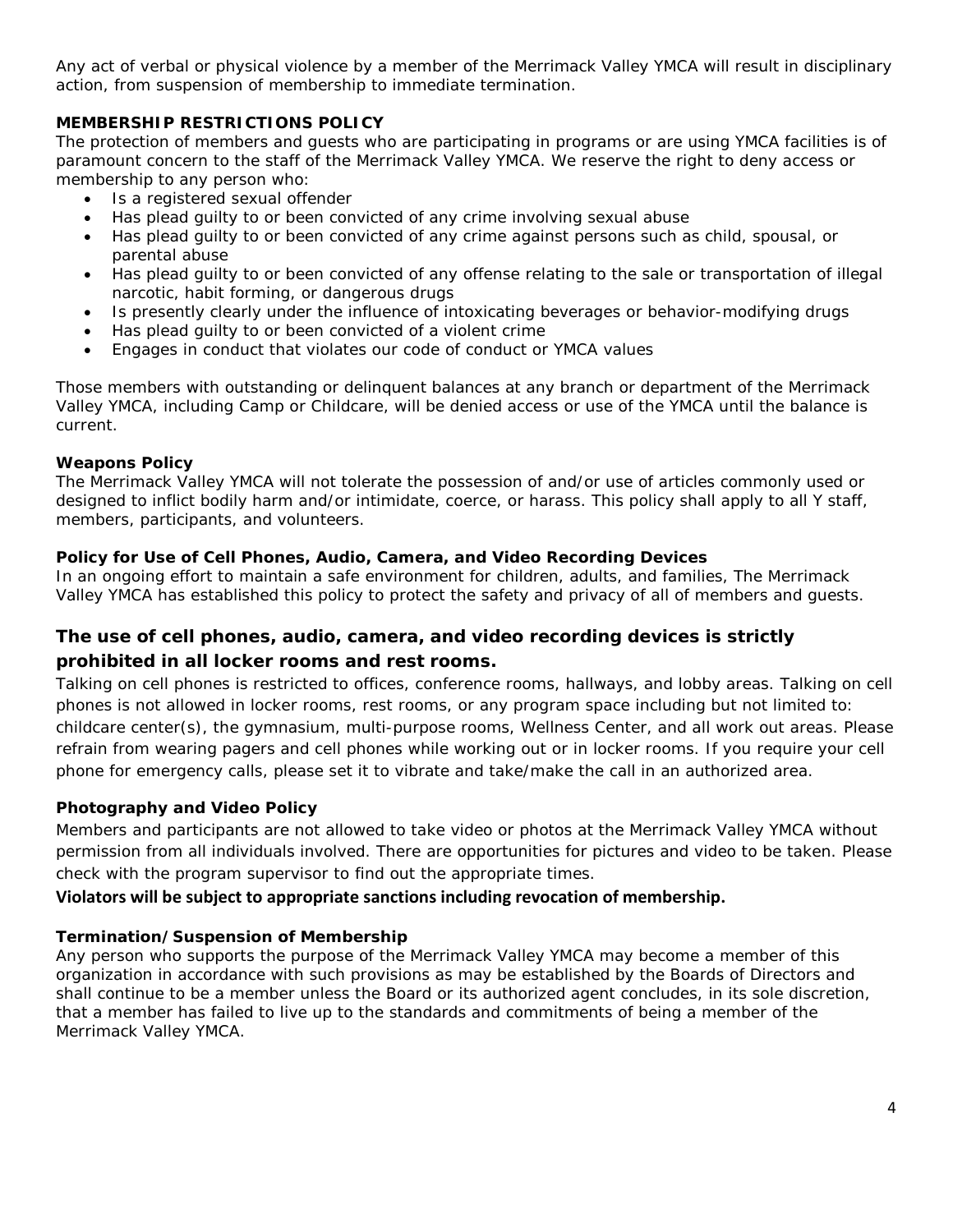## **GENERAL INFORMATION**

#### **Information Change(s)**

Please let our Welcome Center staff know of a change in address, phone number, emergency contact, or email address to ensure prompt receipt of brochures and other information.

#### **AWAY Program**

Members of the Merrimack Valley YMCA are welcome at more than 2,400 YMCAs nationwide. This program offers members the convenience of staying in shape when they travel. Presenting your membership card at participating YMCAs will allow usage of facilities nationwide within visiting member guidelines.

AWAY members of other YMCAs are welcome at the Merrimack Valley YMCA by presenting their current membership card and valid ID. If your Y is located outside of New England, the daily rate is applied.

#### **My Y is Every Y (Reciprocity Program)**

The Reciprocity Program is for full privilege and full association members. My Y is Every Y currently provides free access to any YMCA membership facility in New England and will soon offer privileges nationwide. All YMCA members from Connecticut, Maine, Massachusetts, New Hampshire, Rhode Island, and Vermont will be welcome - free - with their current YMCA ID card anywhere in New England. Some restrictions may apply so please check the Y you plan to visit by going to their website and clicking on My Y is Every Y to learn more. Photo ID also required.

#### **Building Hours**

See Welcome Center and/or website for building hours and holiday closings as our hours change seasonally. (Visit [www.mvymca.org](http://www.mvymca.org/) to download all posted schedules.)

#### **Child Watch**

**Andover/North Andover Branch –** Children ages 6 weeks and older are cared for in the YMCA Child Watch room with a maximum of 25 children at a given time. **Lawrence Branch** – Times and ages vary

**Methuen Branch** – N/A

*Child Watch Guidelines:* There is a two-hour limit per day that a child may participate in Child Watch.

- All children participating must have an emergency card on file.
- Your membership card is necessary to sign your child in.
- Label all pacifiers with first and last name of your child.
- Sick children will not be permitted.
- Please bring your child fed to Child Watch. We do not bottle feed.
- Parents must remain in the building while using Child Watch.
- YMCA staff is not allowed to change diapers. Please have your child freshly diapered before drop off. In addition, please have older children use the bathroom before drop off.

#### **Comment Cards**

We welcome comments and suggestions about our programs and facilities from our members. Comment cards may be obtained and returned to the Welcome Center or at a drop box in the branch lobby.

#### **Guest Passes**

General and family members are entitled to free guest passes. A guest may visit with a member three times for free (within a lifetime). Guests must be accompanied by a member. Preschool members are entitled to two parents per visit as a guest. Only annual and draft members are entitled to guest privileges.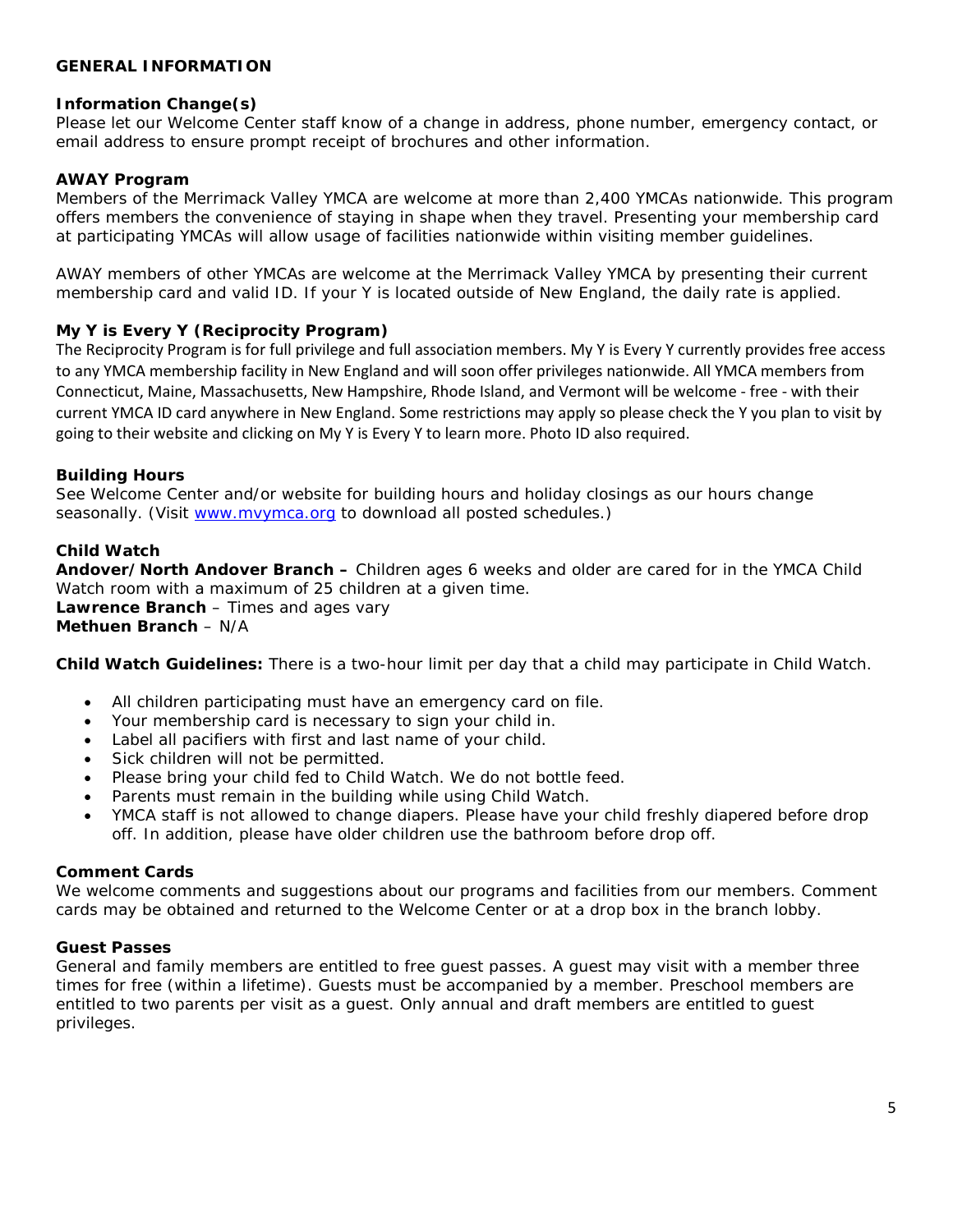## **Daily Visits**

Non members using the facility must sign in and leave identification at the Welcome Center. The following are the daily fees per visit: Family  $$15$ , Adult  $(18+)$   $$15$ , Youth (17 and under)  $$10$ .

## **Handicap Accessibility**

Merrimack Valley YMCA facilities are accessible to people with disabilities. Handicap parking spaces are available in the upper driveway in front of the building and there is elevator access for wheelchairs to most areas.

## **Inclement Weather**

During inclement weather, the YMCA does reserve the right to close the building or cancel classes at any time if the safety of our members, participants, and staff is at risk. If a class is cancelled due to inclement weather, we will issue a YMCA credit voucher. For inclement weather updates visit our website at [www.mvymca.org](http://www.mvymca.org/) or our Facebook page.

#### **Insurance**

The Merrimack Valley YMCA does not carry accident insurance for members or program participants, nor is it responsible for any items lost on the premises. All members, guests, or program participants using a YMCA facility do so at their own risk.

#### **Locker Rooms**

(Day use only) – Adult locker rooms and saunas are for individuals ages 18 and up. Youth locker rooms are for individuals under age 18. Family locker rooms are for children under age 18 with an accompanying parent, or for those who need special assistance. YMCA members and program participants are responsible for securing their lockers with their own padlocks. Also, cell phones are strictly prohibited in the locker rooms and bathrooms.

#### **Lost and Found**

Check with the Welcome Center for lost articles or items. These items will be held for a limited time. The Merrimack Valley YMCA is not responsible for lost or stolen items.

## **Membership Cards & Identification**

Membership cards are issued to all members. Your coded membership card is required for access to the Merrimack Valley YMCA. For your safety and security, we require a card swipe or a pass with a photo I.D. at the Welcome Center on your arrival. Presentation of your card will be required for use of the facility or class attendance.

For security purposes, we require a photo to be taken of each member, which displays on the screen each time he/she scans his/her card. The photo remains in our database only and may be viewed by the Merrimack Valley YMCA branches.

If your card has been lost or stolen, please notify a Welcome Center staff member and you will be issued a new one.

## **Parking-(Andover/North Andover YMCA ONLY)**

Please do not use the driveway closest to the building for pick up and drop off. This area is strictly reserved for handicapped parking. Parents with children under the age of 13 must park in an appropriate designated area in the lower lot and escort their child(ren) to program area or class. Parents are required to come in to the building to pick up their child(ren).

## **Program/Event Cancellation Policy**

The Merrimack Valley YMCA reserves the right to cancel classes and events or change program hours if necessary. Information will be posted at the Welcome Center.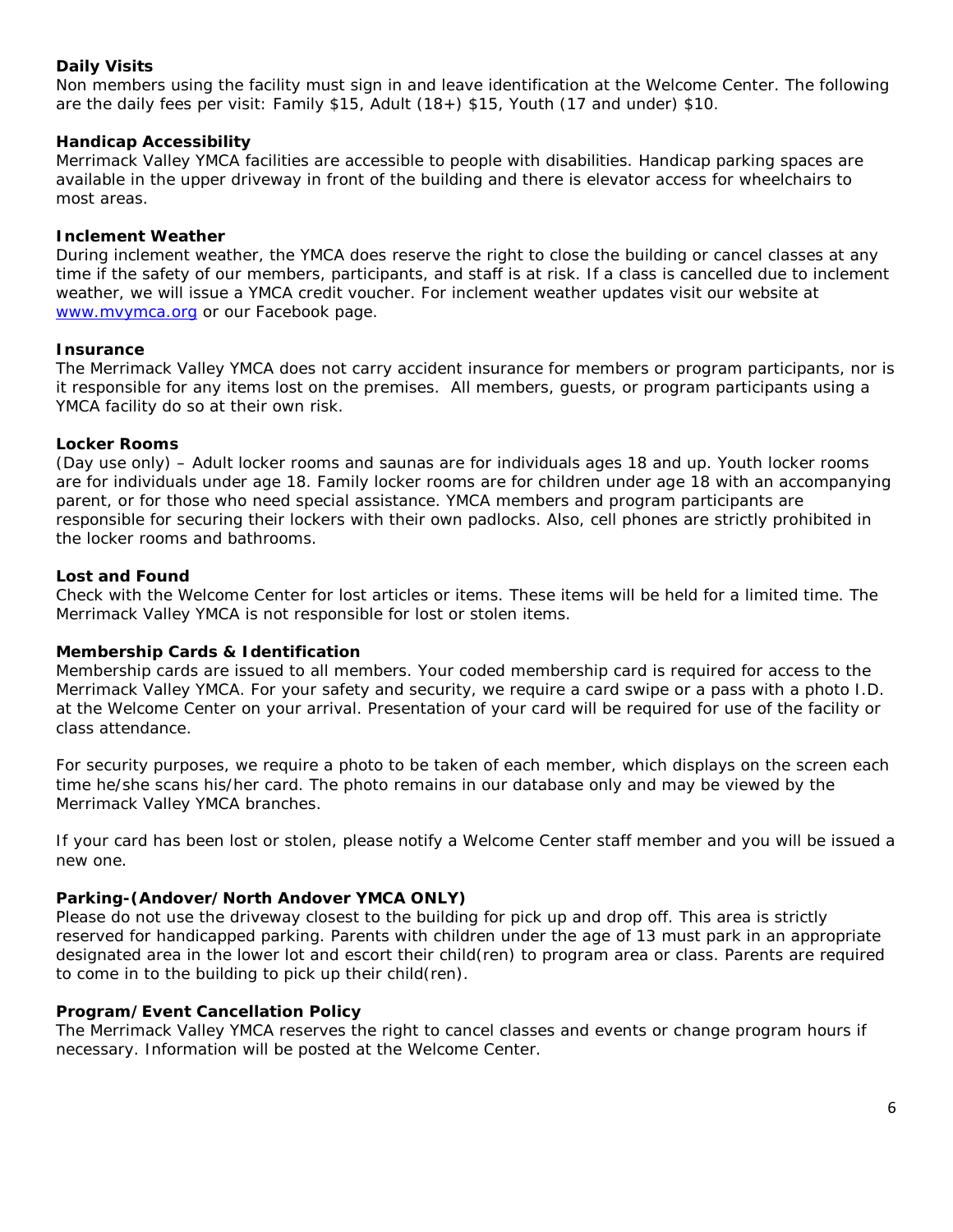## **Rentals**

Merrimack Valley YMCA facilities are available for rentals including the Family, Lap, and Teaching Pools (ANA branch only), Gymnasium, and Dance Studio, as well as other designated spaces for parties. Our YMCA Camp Otter in Salem, NH is also available for rental.

## **Towel Service**

Members may borrow towels at the Welcome Center. Please remember to return towels on your way out. There is a fee for towel service in the Lawrence YMCA.

## **Valuables**

We encourage members to leave all valuables at home. We recommend using a locker and keeping it locked while you're at the Y. Pouches are also available at the Welcome Center as well as small lockers to store your valuables. Do not leave items on site in cars in the parking lot and do not leave unlocked items unattended. Do not leave valuables at the Welcome Center with staff. The Merrimack Valley YMCA is not responsible for lost or stolen articles.

## **PAYMENT METHODS**

Payments for membership, programs, and services must be made directly to the Merrimack Valley YMCA. No payment should be made to any other entity other than the YMCA. Payment for classes is due in full at the time of registration. The **YMCA accepts cash, check, and credit/debit cards- including Visa, MasterCard, American Express, and Discover.**

## **Check Policy**

Personal checks are accepted. There is a \$25.00 service charge for all returned checks. If two checks are returned during a one-year period, you may be required to make future payments by cash, money order, or credit card.

## **REFUND POLICY**

## **Memberships**

We feel that our facilities, program, and caring staff are the best you'll find. We're willing to back our membership with a 30-day money-back guarantee. If within the first 30 days of YMCA health, fitness, and fun, you're not satisfied, we'll refund your money. This applies to new memberships only.

## **Program Fees, Credits, Refunds & Policies**

- Program fees will not be prorated if signing up after the program commences unless called off the waitlist.
- No refunds will be made unless the program or class is cancelled by the YMCA. Credits will not be provided for participants who are unable to attend classes due to a personal issue. The Merrimack Valley YMCA reserves the right to cancel classes due to minimum enrollment requirements, in which case a credit or refund may be issued.
- Before the session begins, an individual may cancel his/her class and request a class credit. A credit voucher will be issued less a \$5.00 nonrefundable service charge. This type of cancellation will be issued only as a credit voucher, not a refund voucher.
- After the first or second class, an individual may cancel their class; however, they will be issued a credit voucher, less a \$5.00 nonrefundable service charge and the cost of one or two classes.
- Starting the third week of classes, a credit will not be issued if an individual does not wish to participate. During the summer sessions, a credit will not be issued after the first week of classes in an individual does not wish to participate.
- If a member registers for a class and their credit card is refused, a check is for the wrong amount, or no payment is included, we cannot secure a class.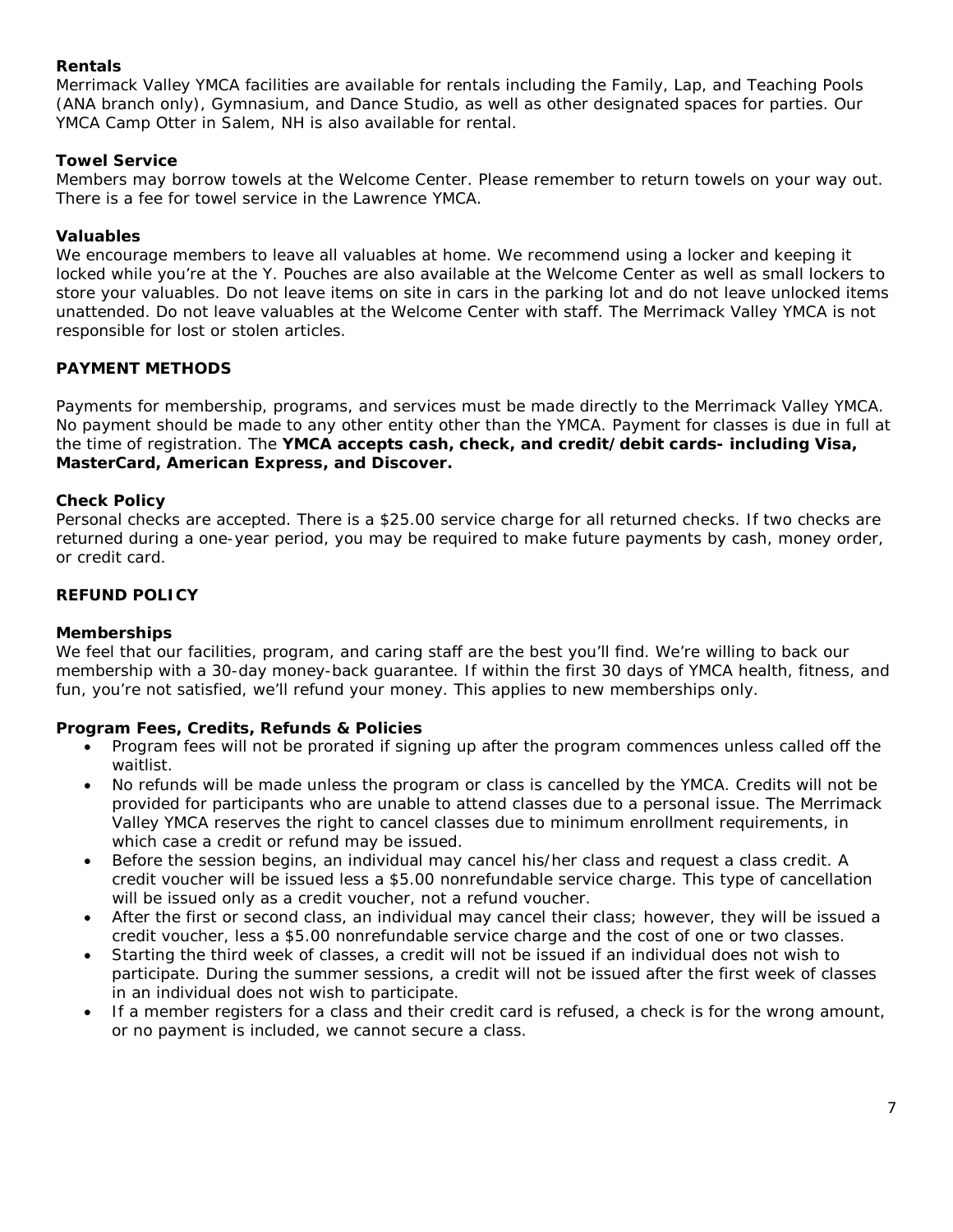## **Waitlist Policy**

If you or your child is waitlisted for a class, you will pay a prorated amount based on the number of classes remaining. Calls must be returned within 24 hours.

## **AQUATICS DEPARTMENT POLICIES (Where applicable for each branch)**

- The lifeguard is in charge at all times.
- By order of the Board of Health, a full, cleansing shower must be taken by all swimmers before entering the pool.
- All bandages must be removed before entering the pool.
- Street shoes are not allowed on the pool decks.
- Strollers are a safety concern and therefore are not allowed on the deck at any time.
- Bathing caps must be worn by participants with collar length hair or longer.
- Diving is not allowed in the teaching pool (Andover) or the shallow end of the lap pool.
- Twists, turns, or flips off the side of the pool are not allowed.
- Please do not run on the pool decks.
- Horseplay on shoulders or throwing of children is not permitted in our pools.
- Please do not walk in the gutters.
- Adults may use kickboards and pull buoys during Adult Lap, Leisure Lap, or in the Lap Lanes during All Member Rec.
- Masks, fins, and snorkels may be used by Adults in the Lap Lanes.
- You must be 16 years or older to attend Adult Lap or Leisure Laps.
- If they have passed the YMCA's swim test, members 13 years and over may attend the members only or open swims by themselves.
- Any non-swimmer under the age of 13 must be have a parent or another adult in the water with them at all times.
- Any swimmers who are 7-12 years old and have passed the YMCA swim test may be in the pool by themselves, however, an adult (aged 18 or over) must remain in the pool area (lap pool) or observation room (Teaching Pool) at all times.
- Any child who is 6 or under, regardless of swimming ability, must have a parent or another adult (aged 18 or over) in the water with them at all times.
- If a child is wearing a flotation device, a parent or another adult (ages 18 and over) must be in the water and keep the child within arm's reach at all times.
- Adults with 2 or more non-swimming children, one child may be in a bubble, and all other children must be in a PFD (lifejacket).

## **Member Only Swim (All Ages)**

Swim time that is available to people with memberships (Family Membership, General Membership, Preschool General Membership).

**Teaching Pool (ANA branch):** Generally, no lanes are available for lap swimming. This swim allows for fun in the pool for family and friends.

**Lap Pool:** Lanes are available for Adult Lap.

**Family Pool**: This pool is open for family recreational activities and occasional lap swimming.

## **Open Swim (All Ages)**

Swim time that is available to members and guests of the YMCA.

## **Leisure Lap (16 Years and Older)**

This swim is for the leisure swimmer or individual looking for therapeutic swim. Participants swim in the Teaching Pool. No lane lines are used at Leisure Lap.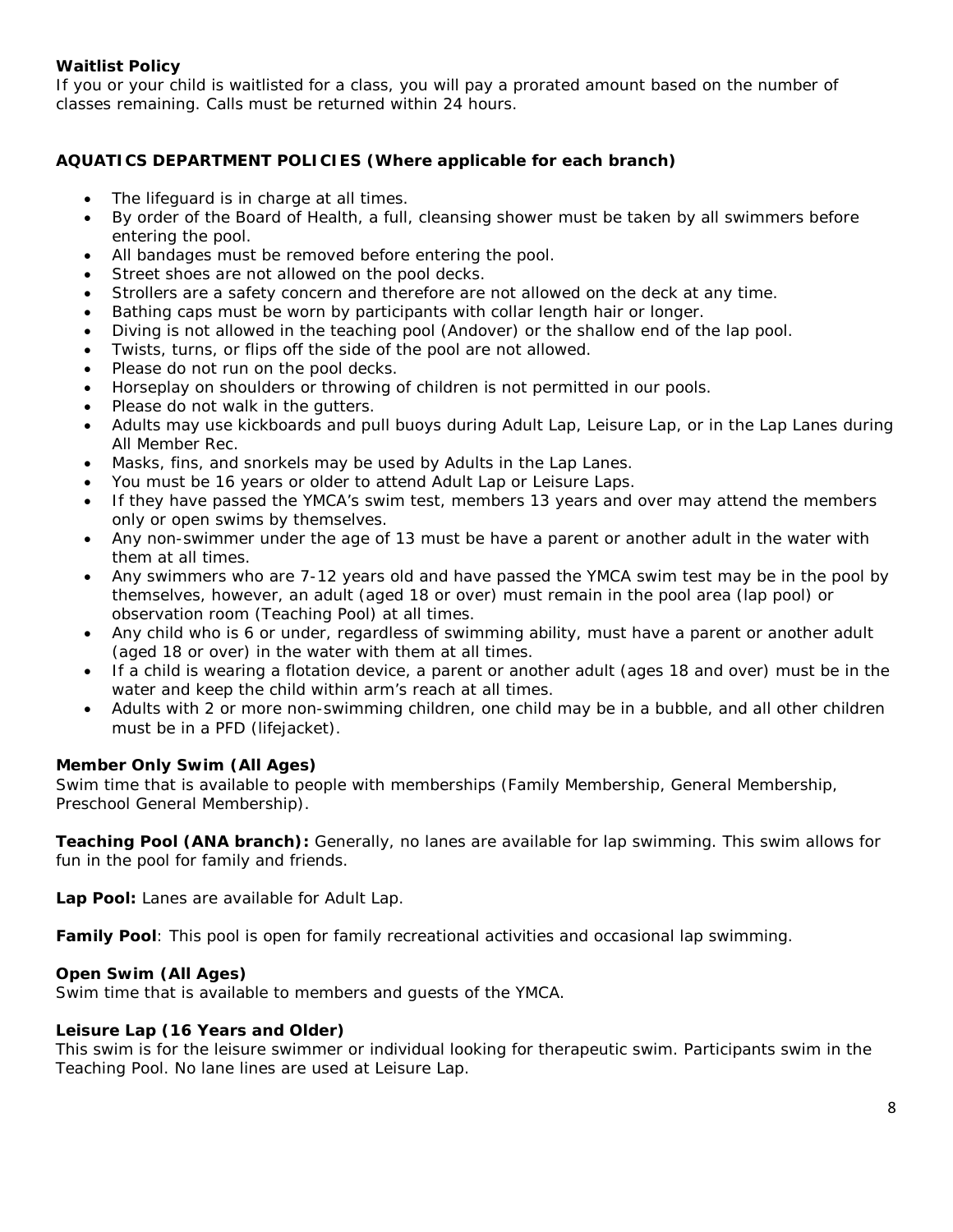## **Adult Lap (16 Years and Older)**

Participants swim "circle swim" laps in the Lap Pool. Lanes are divided by swimmers' ability and speed. All lanes are available in the pool unless noted otherwise. Please be aware of other swimmers in your lane. Lap lanes may be changed at the lifeguard's discretion.

## **Weather Policies at the Pool**

The Merrimack Valley YMCA is dedicated to the safety and well-being of our members and program participants. Your family's health and well-being is our primary concern. That's why we adhere to the following safety procedures when thunder, lightning and other signs of inclement weather strike near one of our pools (both indoor and outdoor). These procedures are recommended by YMCA of the USA, The National Lightning Safety Institute and our local insurance provider Redwoods.

- **When thunder or lightning is first noticed, pool activities will be suspended and all aquatic areas will be evacuated until 30 minutes after the last sign of thunder or lightning.** The distance from a facility to an approaching thunderstorm can be five to eight miles away, but lightning can strike from a much farther distance.
- **The entire pool area, including the pool deck, will be closed.** Current policies are based on best practices identified by the YMCA of the USA, The National Lightning Safety Institute and our local insurance provider Redwoods and require that the entire aquatics area be closed.

*"Indoor pool facilities are connected to a much larger surface area through underground water pipes, gas lines, and electric and telephone wiring. If lightning strikes the ground anywhere on this metallic network, it may induce shocks elsewhere. It is recommended to wait at least 30 minutes after the last sound of thunder before resuming aquatic activities." - National Lightning Institute* 

## **All programs will be cancelled, including swim lessons and water aerobics classes.**

## **The pool area will be reopened 30 minutes after the last sign of thunder or lightning.**

## **GYMNASIUM RULES**

- No sitting on the mats.
- Open gym hours are available at the Welcome Center and are subject to change without notice.
- Please observe the Gymnasium Code of Conduct posted in the gym.
- Anyone under 13 must be accompanied by a parent or guardian at all times.
- Please, no bouncing basketballs in the hallways.
- No food or drink in the gym except water.
- Appropriate footwear must be worn. No marking shoes, boots, or sandals.
- Adult Basketball is for ages 18 & up.

## **WELLNESS CENTER POLICIES**

- Wellness Center Orientations are recommended for all members.
- Wellness Center Orientations are required for ages 10-13.
- Members may make one free appointment with the Wellness Center Staff to orient themselves with the equipment.
- Please wipe down machine when finished with towels and spray.
- **Ages 9-12:** Allowed to use Strength Circuit machines and cardio equipment. Parent/adult must be alongside child while working out at all times. Must have fitness center orientation with a parent/adult present. Check with wellness staff to set up orientation. Absolutely no one under 13 can use the Free Weight Room.
- **Ages 13-17:** Allowed to use Free Weight Room, Strength Circuit machines, and cardio equipment. Does not need parent/adult chaperone while working out. Teen Orientation of fitness center is required.